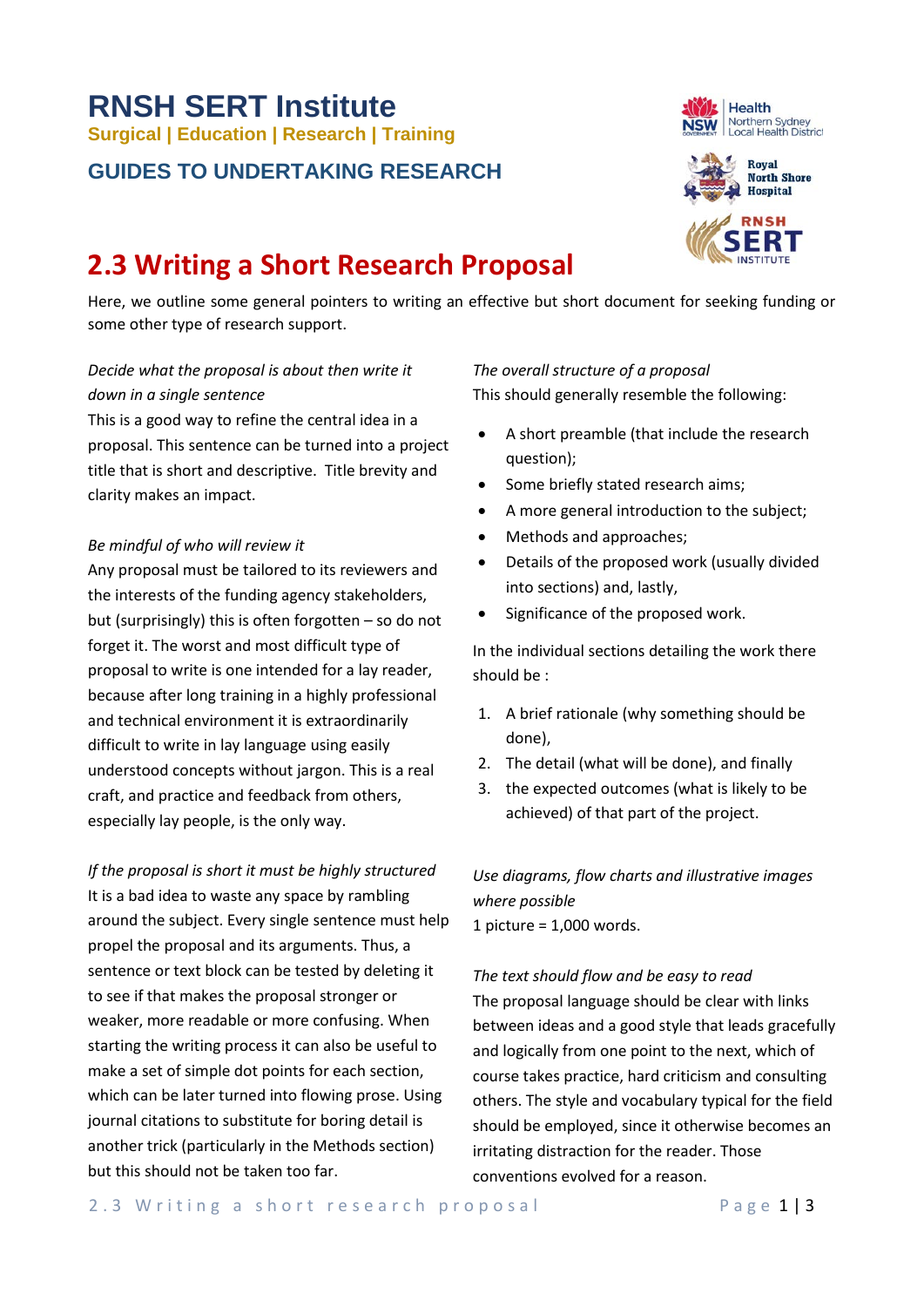#### *Writing a short document is hard*

Short documents are harder to write than long ones because shortage of space means a document must be very carefully structured (see above), and that is a surprisingly hard thing to achieve. It involves stripping the document of much desirable detail, as well as careful ordering and logical linking of concepts. Often a good approach is to make a solid attempt (which will be too long), then abandon it for a while, then upon return obvious edits and unnecessary ornamentation will be quite evident. If the document size goal is not reached, repeat the cycles of abandonment and return and, in time, it will get there.

## *Read project submission guidelines carefully and adhere to them.*

Usually for short submissions the key feature is length of the proposal, and of each section field. Like all guidelines these should be respected in every detail or the submission may be unacceptable, or impossible to submit online.

*The first section or page is the most important* This is where 90% of the impact is made. Any reviewer will be impressed by an opening that has a short, cogent summary of the subject in nice flowing English that links together the big concepts to make a compelling case. A grandiose style should be avoided but it is good to sound interesting and creative where possible. However, since this is hard to do, conservative is prudent. The ideal is to entertain, or at least revive, the poor tired reviewer who may have read 50 proposals before this one.

#### *Try not to be boring*

Break up text into short paragraphs and with figures, make it visually interesting, and use diagrams and pictures where possible. This reduces available text space, but what can be written in 100 lines can usually fit in 95. There is nothing worse for a reviewer than seeing blocks of dense, poorly written prose. Bold and italic fonts should be used sparingly. Keep sentences below three lines long.

Use short paragraphs with linked ideas and linked paragraphs to keep the flow. If possible, break up text with short titles that help comprehension and look good on the page. Sound precise and slightly fussy in detail (especially method descriptions, if there is space) without being annoyingly longwinded.

#### *Try not to be repetitive*

If you said it once, why say it again? Repetition is only useful if it is being used to emphasise a point, not simply to fill space or to cover up the shortage of ideas. Certainly avoid saying something twice using the same form of words, which always looks incompetent. Note that the major concepts and important points do have to be restated in different forms in different sections of the proposal, but this should crafted so as not look repetitive and pasted in. Thus, careful rephrasing and reframing (without straight copying) should be employed. With a little effort a clinical problem may be baldly noted in the preamble section, carefully deconstructed and described in detail in the main text, then briefly recalled in the outcomes section; none of these should look the same even if they say essentially the same thing.

*Get someone to read the proposal critically* For all but the most trivial project this is absolutely crucial. A disinterested reader brings objectivity, and constructive criticism is needed even by a the very best of writers. The statements in the proposal need to be examined from a variety of points of view, and the language and argument structure checked.

## *Do not be precious about your work when receiving criticism.*

Take criticism about writing very seriously and consider it a gift. What is better – having flaws pointed out by a colleague or by a reviewer? It should always be remembered why the proposal is being written – the reviewer is the gateway to something significant, such as money.